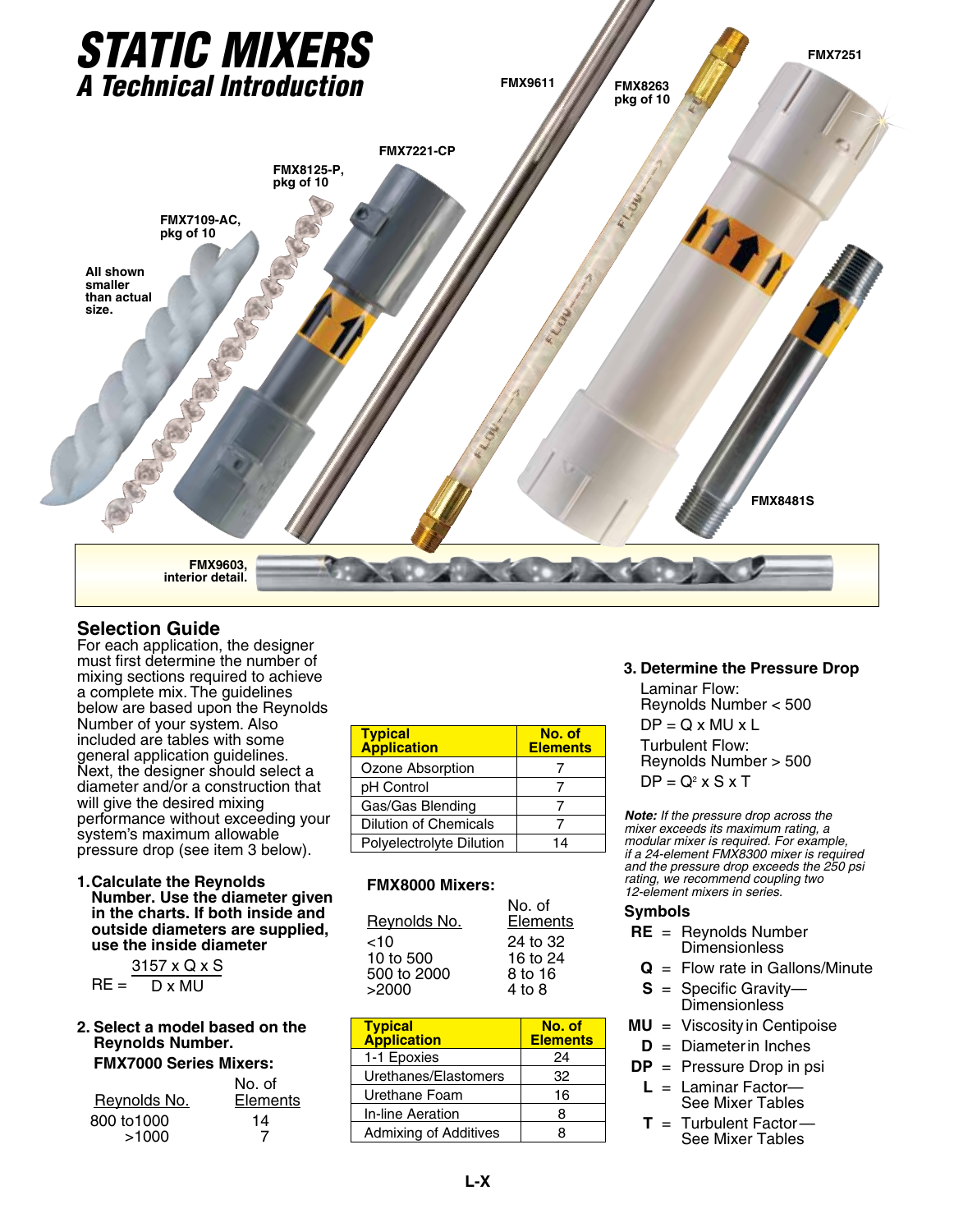# *MIXING ELEMENTS*



**Both shown larger than actual size.**

The FMX7100 and FMX8100 series mixing elements are injection molded in one operation to ensure low cost with excellent quality. The FMX7100 series are specifically designed for low viscosity applications. The FMX8100 plastic spiral elements were developed for adhesive and sealant and other high viscosity mixing applications. The leading and trailing edges of the FMX8000 mixers are "knife edged" so that the unit flushes clean with less solvent—no flat leading edges to accumulate material.

Polyacetal is completely inert to most common solvents, such as MEK acetone, and methylene chloride for use in the Adhesive and Insulation industries. Its maximum service temperature is 250°F. Polyacetal is not recommended for service with bases or acids. Polypropylene has excellent chemical resistance and a maximum service temperature to 200°F. Metal or plastic tubing may be used to house the mixing sections. However, to achieve maximum performance, the sections must fit snugly inside the tube. Accepted tolerance is no more than 2% greater than the mixer diameter.

**L**

| <b>To Order</b>                       |                 |                 |                      |                |        |                 |  |  |
|---------------------------------------|-----------------|-----------------|----------------------|----------------|--------|-----------------|--|--|
|                                       |                 |                 |                      | <b>Factors</b> |        |                 |  |  |
| Model No. Package of 10               | Diameter (inch) | <b>Elements</b> | <b>Length (inch)</b> | Е              | т      | <b>Material</b> |  |  |
| <b>Low Viscosity Mixing Elements</b>  |                 |                 |                      |                |        |                 |  |  |
| <b>FMX7103-AC</b>                     | 0.300           | $\overline{7}$  | 1.4                  | 0.18           | 8.74   | Polyacetal      |  |  |
| <b>FMX7106-P</b>                      | 0.687           | $\overline{7}$  | 4.2                  | 0.015          | 0.276  | Polypropylene   |  |  |
| <b>FMX7109-AC</b>                     | 0.903           | $\overline{7}$  | 5.3                  | 0.0066         | 0.092  | Polyacetal      |  |  |
| <b>FMX7109-P</b>                      | 0.906           | 7               | 5.3                  | 0.0066         | 0.092  | Polypropylene   |  |  |
| <b>FMX7120-AC</b>                     | 2.040           | 5               | 9.0                  | 0.0003         | 0.0018 | Polyacetal      |  |  |
| <b>FMX7120-P</b>                      | 2.050           | 5               | 9.0                  | 0.0003         | 0.0018 | Polypropylene   |  |  |
| <b>High Viscosity Mixing Elements</b> |                 |                 |                      |                |        |                 |  |  |
| <b>FMX8112-AC</b>                     | 0.125           | 12              | 1.3                  | 1.29           | 328.7  | Polyacetal      |  |  |
| <b>FMX8112-P</b>                      | 0.125           | 12              | 1.3                  | 1.29           | 328.7  | Polypropylene   |  |  |
| <b>FMX8118-AC</b>                     | 0.187           | 16              | 2.5                  | 0.5152         | 104.7  | Polyacetal      |  |  |
| <b>FMX8118-P</b>                      | 0.187           | 16              | 2.5                  | 0.5152         | 104.7  | Polypropylene   |  |  |
| <b>FMX8124-AC</b>                     | 0.250           | 16              | 4.0                  | 0.216          | 35.7   | Polyacetal      |  |  |
| <b>FMX8125-P</b>                      | 0.251           | 16              | 4.0                  | 0.216          | 35.7   | Polypropylene   |  |  |
| <b>FMX8137-AC</b>                     | 0.370           | 12              | 3.9                  | 0.048          | 4.27   | Polyacetal      |  |  |
| <b>FMX8137-P</b>                      | 0.373           | 12              | 3.9                  | 0.048          | 4.27   | Polypropylene   |  |  |
| <b>FMX8149-AC</b>                     | 0.498           | 12              | 5.1                  | 0.0192         | 1.23   | Polyacetal      |  |  |
| <b>FMX8150-P</b>                      | 0.500           | 12              | 5.1                  | 0.0192         | 1.23   | Polypropylene   |  |  |

*Ordering Examples: FMX7109-AC, polyacetal low viscosity mixing elements, package of 10. FMX8125-P, polypropylene high viscosity mixing elements, package of 10.*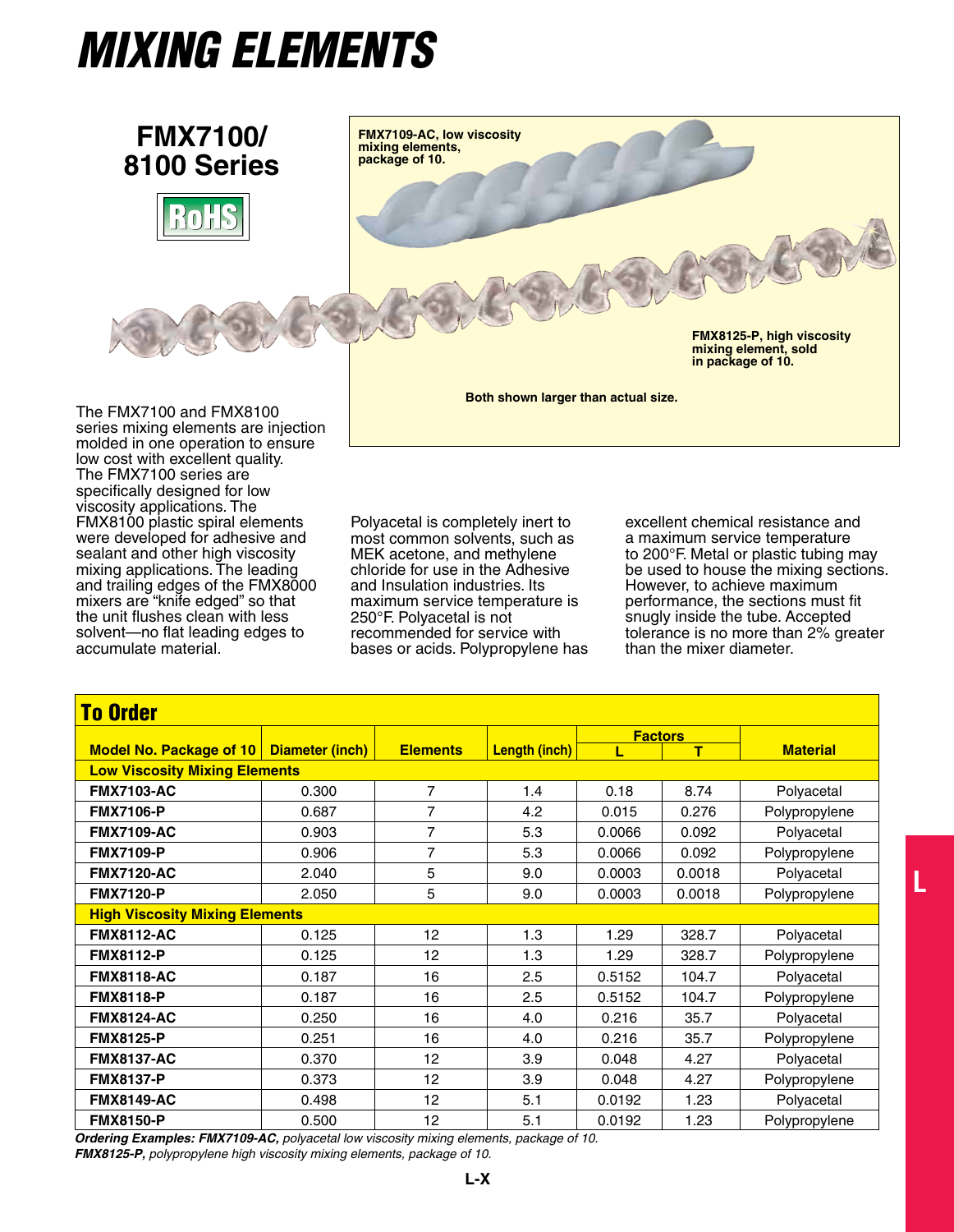# *All-Plastic Static Mixer Assemblies*



## **FMX7200 Series**

OMEGA® FMX7200 Series mixers are designed for efficient turbulent-flow mixing at low pressure drop. Ideal for admixing water/ wastewater treatment chemicals, polymer dilution, and other low-viscosity applications. Mixing elements consist of a series of polypropylene baffles, and are mounted in a PVC housing with FNPT ends. CPVC and clear PVC housings available.

## **FMX7200 Series**



The FMX7200 Series is an effective answer to your mixing requirements. Operating in-line, with no moving parts, these mixers blend and disperse treatment chemicals into waste water streams. Compared to competitive mixers, its unique baffling design ensures complete mixing in a shorter length and lower pressure drop.

The FMX7200 Series is easily installed in new or existing process lines. They are available in pipe sizes from 3/4 to 2" diameter. Construction materials include PVC, and CPVC.

FMX7200 Series mixers are specially designed for waste water treatment, mixing additives, pH control, and polyelectrolyte dilution. These all-plastic mixers combine PVC or CPVC pipe with polypropylene internals. Certain sizes feature clipped sections, which eliminate sharp crevices where material can accumulate and plug up the mixer. Polypropylene has excellent chemical resistance to most acids and bases. The maximum service temperature of a standard FMX7200 Series mixer is 60°C (140°F) with PVC housing, 82°C (180°F) with CPVC housing.

## **Specifications**

**Section: Polypropylene non-removable Housing:** PVC or CPVC; schedule 80 up to and including 1"; schedule 40 for 2"



## **Pressure Limitations**

| <b>Pipe Size</b> | $psiq \ @ \ 24^{\circ}C \ (75^{\circ}F)$ |
|------------------|------------------------------------------|
| 3/4''            | 690                                      |
| 4 "              | 630                                      |
| ጋ"               | 200                                      |

| <b>To Order</b> |                         |             |                 |                         |                         |        |                |  |
|-----------------|-------------------------|-------------|-----------------|-------------------------|-------------------------|--------|----------------|--|
|                 |                         |             | No. of          |                         |                         |        | <b>Factors</b> |  |
| Model No. (PVC) | <b>Model No. (CPVC)</b> | Dia. (inch) | <b>Elements</b> | <b>Ends FNPT (inch)</b> | <b>Length mm (inch)</b> |        |                |  |
|                 | <b>FMX7221-CP</b>       | 0.687       | 7 clipped       | $\frac{3}{4}$           | 178 (7.0)               | 0.015  | 0.24           |  |
| <b>FMX7222</b>  |                         | 0.687       | 14 clipped      | $\frac{3}{4}$           | 267 (10.5)              | 0.03   | 0.48           |  |
| <b>FMX7232</b>  |                         | 0.906       | 14 clipped      |                         | 320(12.6)               | 0.013  | 0.16           |  |
| <b>FMX7251</b>  | <b>FMX7251-CP</b>       | 2.05        |                 |                         | 287 (11.3)              | 0.0003 | 0.0016         |  |

*Comes complete with PVC housing and PVC 150# Van Stone SlipON flanged ends, internal mixing elements are CPVC material. Ordering Examples: FMX7221-CP, 3⁄4 FNPT, 7 clipped elements. FMX7251, 2 FNPT, 5 clipped elements.*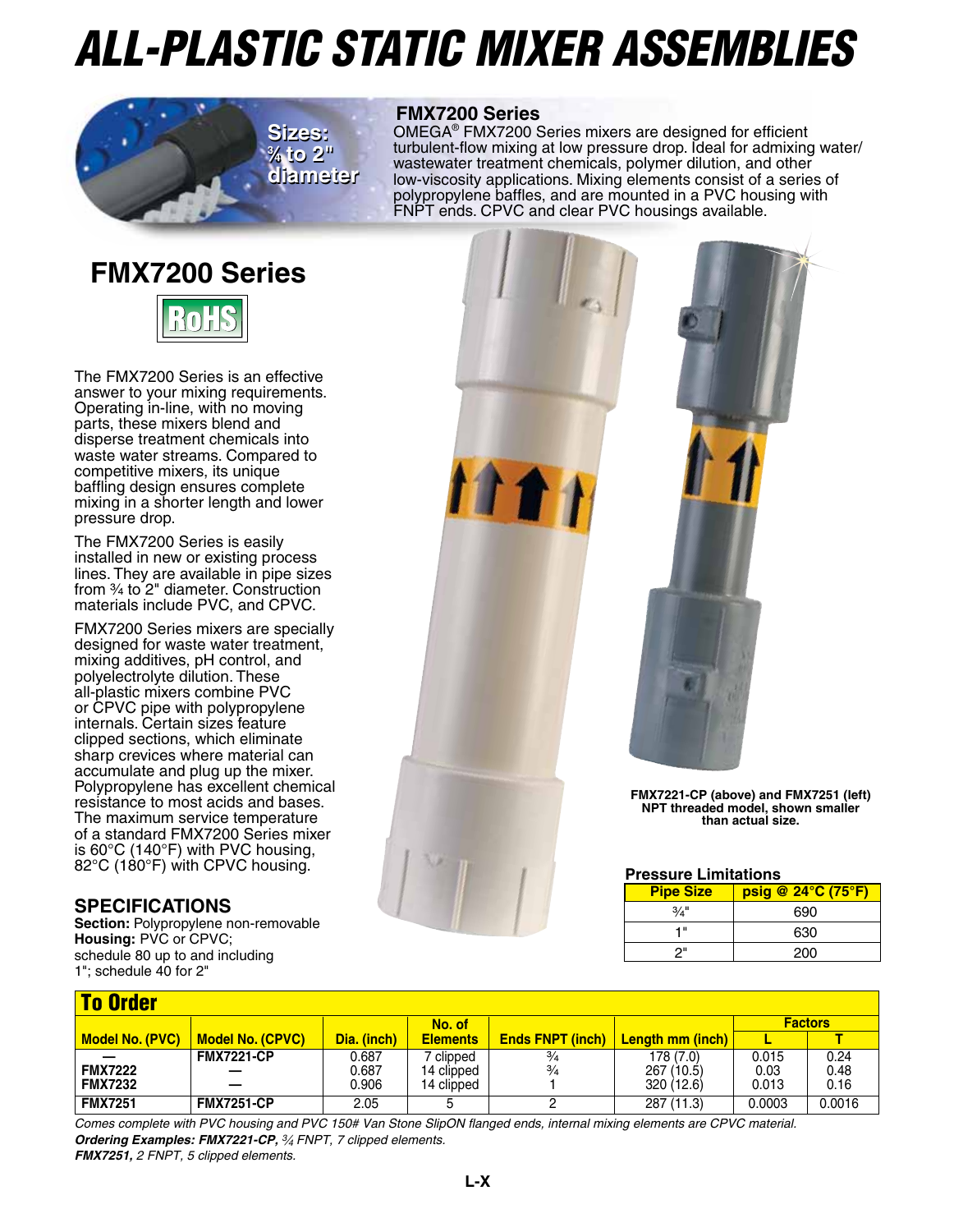## *All Stainless Steel Static Mixers With Optional PFA-Coated Elements*



### **FMX8400 Series**

OMEGAFMX8400 Series mixers offer efficient mixing of low or high viscosity fluids at low pressure drop. Also ideal for two-phase (gas-liquid) mixing and blending of gases. Elements **diameter** consist of a series of left and right helixes fabricated from 316 SS. 304 SS housing is corrosion-resistant, designed for high pressure and high temperature service. MNPT ends ensure easy installation.

## **FMX8400 Series**



FMX8400 Series pipe mixers feature 304 SS piping (schedule 40 nominal) with 316 SS elements. For routine maintenance, the elements can be pushed out and cleaned.

The leading and trailing edges of the mixers are "knife edged" to flush clean with less solvent, having no flat leading edges to accumulate material.

The FMX8400 Series consists of effective motionless mixers. When combined with metering pumps, these mixers replace expensive treatment tanks and dynamic mixers. Consider these advantages: zero maintenance, low cost, easy installation, and low energy consumption.

Typical applications include laminar or turbulent blending, liquid/gas contacting, and enhanced heat transfer. The mixing process is modular: the more difficult the application, the greater the number of elements required.



## **316 SS Elements**

| <b>To Order</b>  |        |                 |                |        |                |        |  |
|------------------|--------|-----------------|----------------|--------|----------------|--------|--|
|                  | ID     | No. of          | <b>Ends</b>    | Length | <b>Factors</b> |        |  |
| <b>Model No.</b> | (inch) | <b>Elements</b> | <b>MNPT</b>    | (inch) |                | т      |  |
| <b>FMX8442S</b>  | 0.28   | 12              | $\frac{1}{8}$  | 5.4    | 0.1176         | 12.2   |  |
| <b>FMX8451S</b>  | 0.37   | 6               | $\frac{1}{4}$  | 3.7    | 0.0237         | 1.9    |  |
| <b>FMX8452S</b>  | 0.37   | 12              | $\frac{1}{4}$  | 7.0    | 0.0474         | 3.8    |  |
| <b>FMX8462S</b>  | 0.51   | 12              | $\frac{3}{8}$  | 9.5    | 0.0184         | 1.1    |  |
| <b>FMX8481S</b>  | 0.64   | 6               | $\frac{1}{2}$  | 5.7    | 0.0049         | 0.22   |  |
| <b>FMX8482S</b>  | 0.64   | 12              | $\frac{1}{2}$  | 11.0   | 0.0098         | 0.44   |  |
| <b>FMX8412S</b>  | 0.80   | 12              | $\frac{3}{4}$  | 14.7   | 0.0046         | 0.08   |  |
| <b>FMX8413S</b>  | 1.06   | 6               |                | 9.5    | 0.001          | 0.024  |  |
| <b>FMX8414S</b>  | 1.06   | 12              |                | 18.5   | 0.002          | 0.048  |  |
| <b>FMX8415S</b>  | 1.61   | 6               | $1\frac{1}{2}$ | 14.0   | 0.0002         | 0.004  |  |
| <b>FMX8421S</b>  | 2.07   | 6               | 2              | 17.5   | 0.0001         | 0.0013 |  |

**L**

*Ordering Example: FMX8481S, 316 SS element mixer.*

#### **FMX8400 Pressure Limitations**

| <b>Pipe Size (in)</b> | psig @ 24°C (300°F) |
|-----------------------|---------------------|
| $\frac{1}{8}$         | 8750                |
| $\frac{1}{4}$         | 8500                |
| $\frac{3}{8}$         | 7250                |
| $\frac{1}{2}$         | 7250                |
| $\frac{3}{4}$         | 6000                |
|                       | 4500                |
| $1\frac{1}{2}$        | 3000                |
| 2                     | 2500                |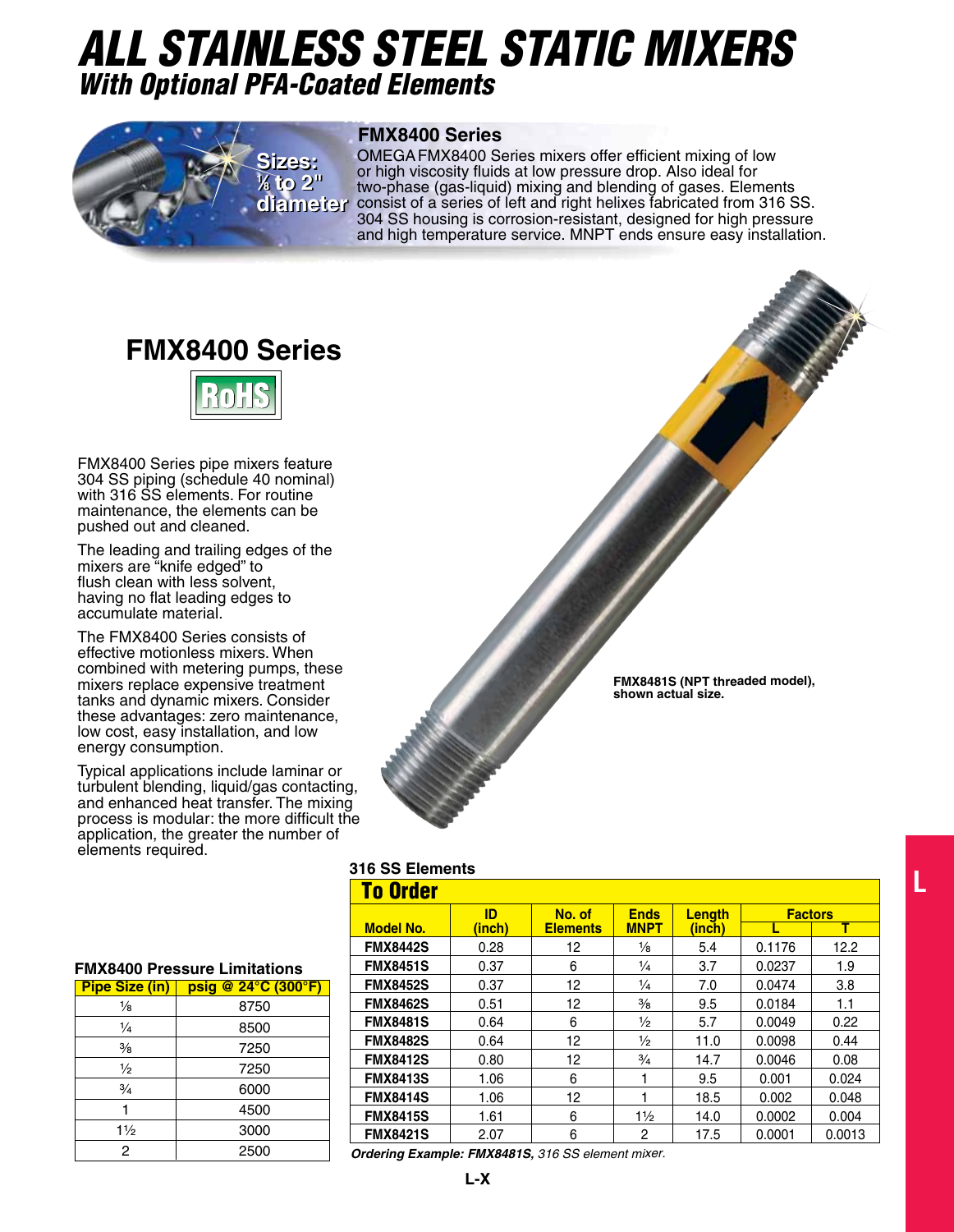## *Stainless tube and Spiral Sanitary Mixers*

## **FMX9600 Series**



The FMX9600 Series spiral mixers are designed for high-pressure applications such as two component adhesives and sealants. The mixers consist of a series of left and right hand spiral elements which have been "edge-sealed" into a tube. The spiral tube mixer is available in four diameters and with 21 to 32 elements. The elements have been nicrobrazed along their complete length and cannot be removed from the tube. Consider the advantages of this all-stainless steel assembly: the moderate price offers significant savings over competitive mixers, the contour of the elements ensures that the mixer flushes clean with less solvent, and the tube mixers are manufactured with heavy walled tubing, which resists warpage during furnace cleaning and increases the life of the mixer.

## **Specifications**

**Elements:** 316 stainless steel, non-removable **Housing:** 304 stainless steel with plain ends

| <b>To Order</b>  |                                  |                 |               |                     |           |                            |                      |  |
|------------------|----------------------------------|-----------------|---------------|---------------------|-----------|----------------------------|----------------------|--|
|                  | <b>Element</b><br><b>Housing</b> |                 |               |                     |           |                            |                      |  |
|                  | <b>Diameter</b>                  | <b>Mixing</b>   | <b>Length</b> | <b>Outside Dia.</b> |           | <b>Pressure Limitation</b> | L Factor to Calc.    |  |
| <b>Model No.</b> | mm (inch)                        | <b>Elements</b> | cm (inch)     | mm (inch)           | psi@300°F | $bar@150^{\circ}C$         | <b>Pressure Drop</b> |  |
| <b>FMX9603</b>   | 2.87(0.113)                      | 27              | 19.05 (7.50)  | 4.75 (0.187)        | 6900      | 476                        | 3.180                |  |
| <b>FMX9604</b>   | 4.75 (0.187)                     | 21              | 17.78 (7.00)  | 6.35(0.250)         | 4200      | 290                        | 0.540                |  |
| <b>FMX9605</b>   | 4.75 (0.187)                     | 27              | 23.50 (9.25)  | 6.35(0.250)         | 4200      | 290                        | 0.700                |  |
| <b>FMX9608</b>   | 7.42 (0.292)                     | 27              | 35.56 (14.00) | 9.53(0.375)         | 3600      | 248                        | 0.110                |  |
| <b>FMX9611</b>   | 10.62 (0.418)                    | 32              | 62.87 (24.75) | 12.70 (0.500)       | 2800      | 193                        | 0.077                |  |

**FMX9604, shown actual size.**

**Inset to show detail.**

> **FMX9611, shown actual size.**

*Supplied with plain ends, the elements are edge sealed to the housing to handle the mixing of high pressure or highly viscous materials. Elements are 316 SS and the housing is 304 SS.*

*Ordering Examples: FMX9604, spiral mixer, 4.75 mm (0.187")*. *FMX9611, spiral mixer, 10.62 mm (0.418") diameter.*